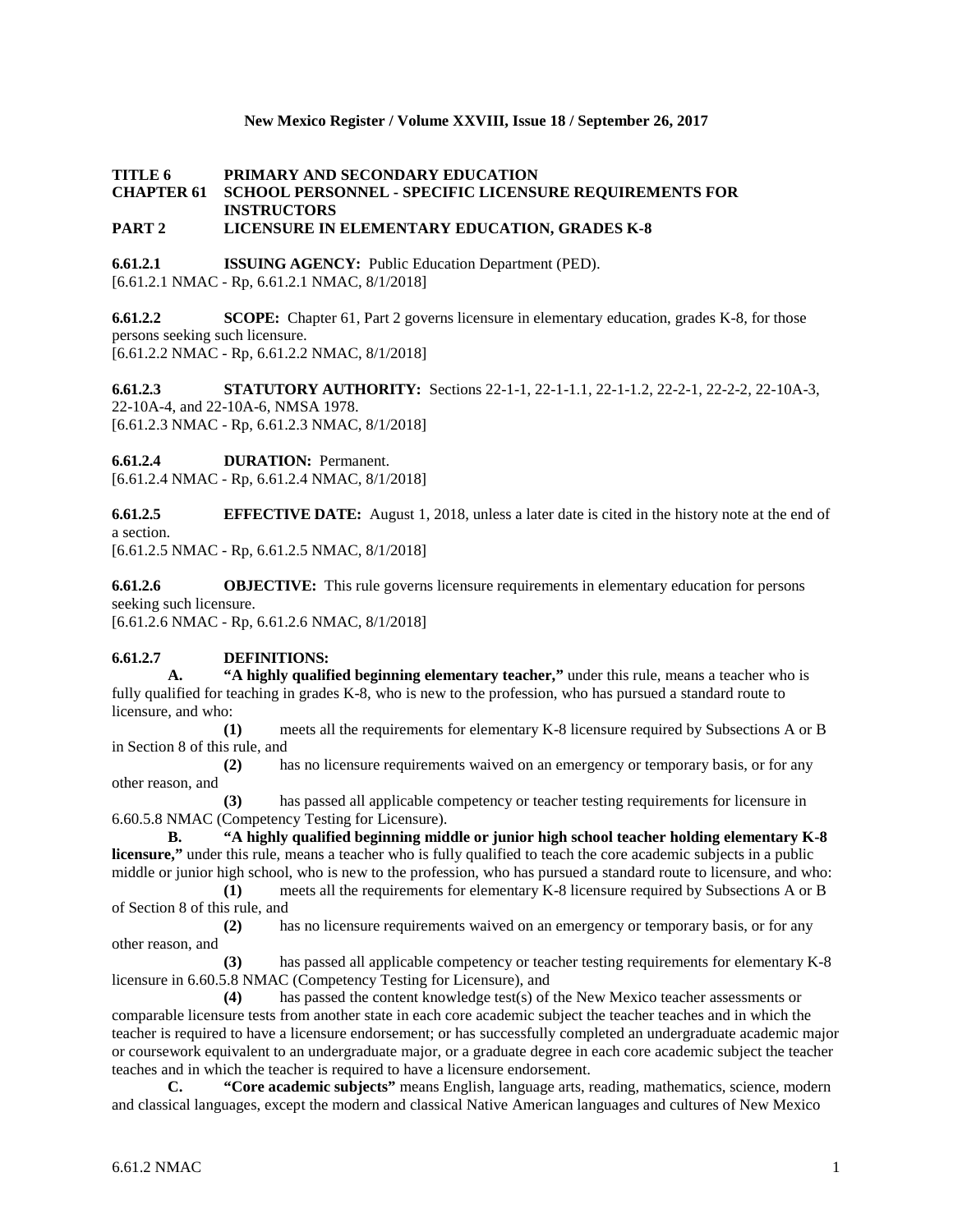tribes and pueblos, the arts, including music and visual arts, and social studies, which includes civics, government, economics, history, and geography.

**D. "Undergraduate academic major"** under this rule, means twenty-four to thirty-six semester hours in a core academic subject area.

[6.61.2.7 NMAC - Rp, 6.61.2.7 NMAC, 8/1/2018]

# **6.61.2.8 REQUIREMENTS:**

**A.** Persons seeking licensure in elementary education pursuant to the provisions of this rule shall meet the requirements enumerated in Subsection A or Subsection B of this section.

**(1)** bachelor's degree from a regionally accredited college or university and including, for those students first entering a college or university beginning in the fall of 2017, the following:

- **(a)** nine semester hours in communication
- **(b)** six semester hours in mathematics
- **(c)** eight semester hours in laboratory science
- **(d)** nine semester hours in social and behavioral science
- **(e)** nine semester hours in humanities and fine arts; and

**(2)** credits from a regionally accredited college or university which include thirty to thirty-six semester hours of professional education in an elementary education program approved by the PED, including completion of the PED's approved functional areas and related competencies in professional education; and

**(3)** a mandatory student teaching component; and twenty-four to thirty-six semester hours in one

**(4)** twenty-four to thirty-six semester hours in one teaching field such as mathematics,

science(s), language arts, reading, and social studies (or other content related areas); individuals must also complete the PED's approved functional areas and related competencies in the teaching field; and

**(5)** in addition to the requirements specified in Paragraphs (1), (3), (4), (6) and (7) of Subsection A of 6.61.2.8 NMAC, six hours in the teaching of reading for those who have first entered any college or university on or after August 1, 2001 regardless of when they graduate or earn their degree; and

**(6)** pass all required portions of the NMTA or any successor teacher examination adopted by the PED; and

**(7)** if teaching in an elementary school, satisfy the requirements of a highly qualified beginning elementary teacher; and

**(8)** if teaching the core academic subjects in a middle or junior high school, satisfy the requirements of a highly qualified beginning middle or junior high school teacher holding elementary K-8 licensure; or

**B.** Possess a valid certificate issued by the national board for professional teaching standards for the appropriate grade level and type.

[6.61.2.8 NMAC - Rp, 6.61.2.8 NMAC, 8/1/2018]

## **6.61.2.9 [RESERVED]**

[6.61.2.9 NMAC - Rp, 6.61.2.9 NMAC, 8/1/2018]

**6.61.2.10 REFERENCED MATERIAL:** Competencies for entry level elementary teachers

**A.** Learner development:

**(1)** The teacher understands how learners grow and develop, recognizing that patterns of learning and development vary individually within and across the cognitive, linguistic, social, emotional, and physical areas, and designs and implements developmentally appropriate and challenging learning experiences.

**(2)** The teacher shall:

**(a)** regularly assess individual and group performance in order to design and modify instruction to meet learners' needs in each area of development (cognitive, linguistic, social, emotional and physical) and scaffolds the next level of development;

**(b)** create developmentally appropriate instruction that takes into account individual learners' strengths, interests, and needs and that enables each learner to advance and accelerate their learning;

**(c)** collaborate with families, communities, colleagues, and other professionals to promote learner growth and development;

**(d)** understand how learning occurs, how learners construct knowledge, acquire skills, develop disciplined thinking processes and knows how to use instructional strategies that promote student learning;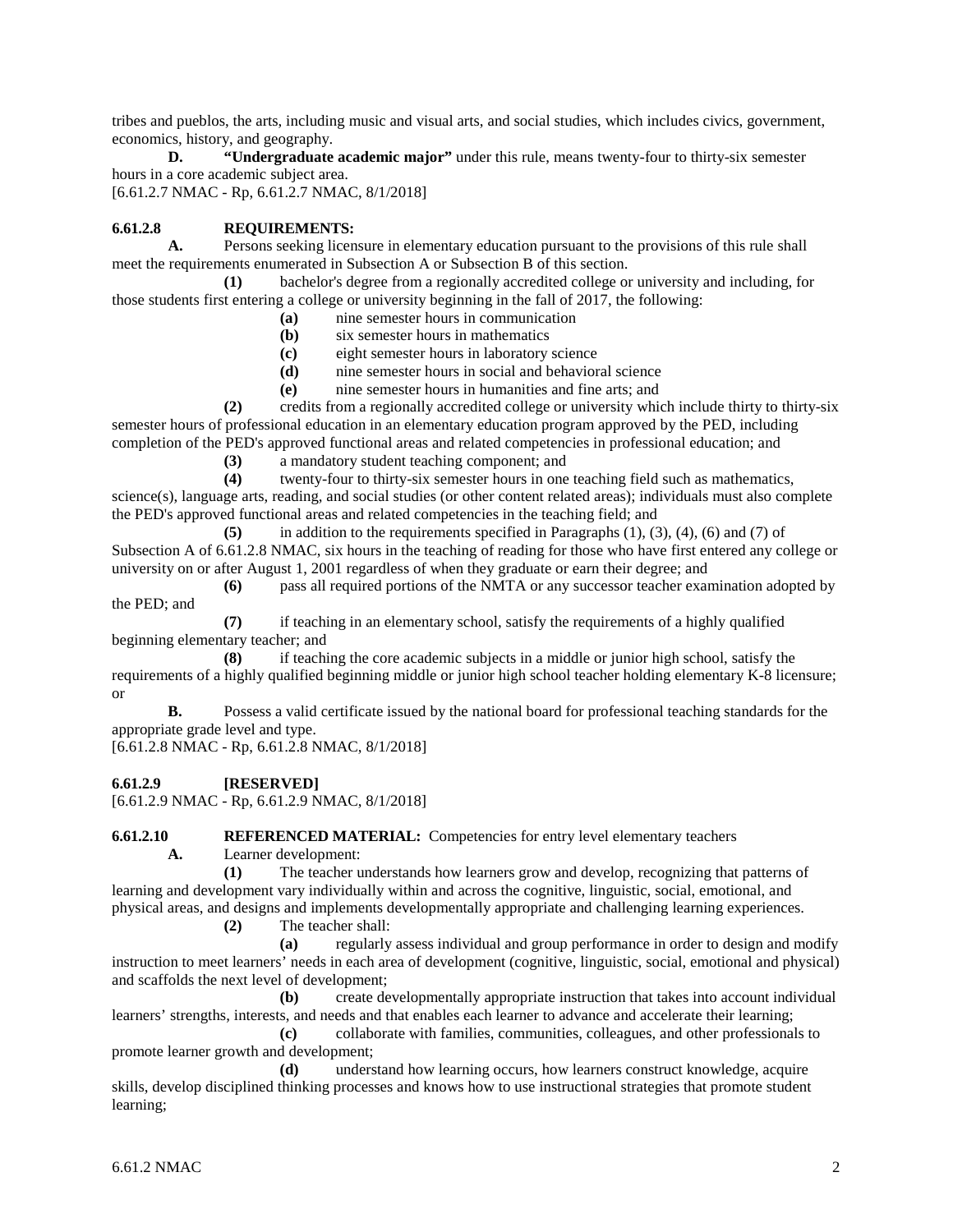**(e)** understand that each learner's cognitive, linguistic, social, emotional, and physical development influences learning and knows how to make instructional decisions that build on learners' strengths and needs;

**(f)** identify readiness for learning, and understands how development in any one area may affect performance in others;

**(g)** understand the role of language and culture in learning and knows how to modify instruction to make language comprehensible and instruction relevant, accessible, and challenging;

**(h)** respect learners' differing strengths and needs and is committed to using the information to further each learner's development;

**(i)** commit to using learners' strengths as a basis for growth, and their misconceptions as opportunities for learning;

**(j)** take responsibility for promoting learners' growth and development; and

**(k)** value the input and contributions of families, colleagues, and other professionals in understanding and supporting each learner's development.

**B.** Learning differences:

**(1)** The teacher uses understanding of individual differences and diverse cultures and communities to ensure inclusive learning environments that enable each learner to meet high standards. **(2)** The teacher shall:

**(a)** design, adapt, and deliver instruction to address each student's diverse learning strengths and needs and creates opportunities for students to demonstrate their learning in different ways;

**(b)** make appropriate and timely provisions (e.g., pacing for individual rates of growth, task demands, communication, assessment and response modes) for individual students with particular learning differences or needs;

**(c)** design instruction to build on learners' prior knowledge and experiences, allowing learners to accelerate as they demonstrate their understandings;

**(d)** bring multiple perspectives to the discussion of content, including attention to learners' personal, family, and community experiences and cultural norms;

**(e)** incorporate tools of language development into planning and instruction, including strategies for making content accessible to English language learners and for evaluating and supporting their development of English proficiency;

**(f)** access resource, supports, and specialized assistance and services to meet particular learning differences or needs;

**(g)** understand and identify differences in approaches to learning and performance and knows how to design instruction that uses each learner's strengths to promote growth;

**(h)** understand students with exceptional needs, including those associated with disabilities and giftedness, and knows how to use strategies and resources to address these needs;

**(i)** know about second language acquisition processes and knows how to incorporate instructional strategies and resources to support language acquisition;

**(j)** understand that learners bring assets for learning based on their individual experiences, abilities, talents, prior learning, and peer and social group interactions, as well as language, culture, family and community values;

**(k)** know how to access information about the values of diverse cultures and communities and how to incorporate learners' experiences, cultures and community resources into instruction; **(l)** believe that all learners can achieve at the high levels and persists in helping

each learner reach their potential;

**(m)** respect learners as individuals with differing personal and family backgrounds and various skills, abilities, perspectives, talents and interests;

**(n)** make learners feel valued and helps them learn to value each other; and

**(o)** value diverse languages and dialects and seeks to integrate them into their

instructional practice to engage students in learning. **C.** Learning environments:

**(1)** The teacher works with others to create environments that support individual and collaborative learning, and that encourage positive social interaction, active engagement in learning, and selfmotivation.

**(2)** The teacher shall:

**(a)** collaborate with learners, families, and colleagues to build a safe, positive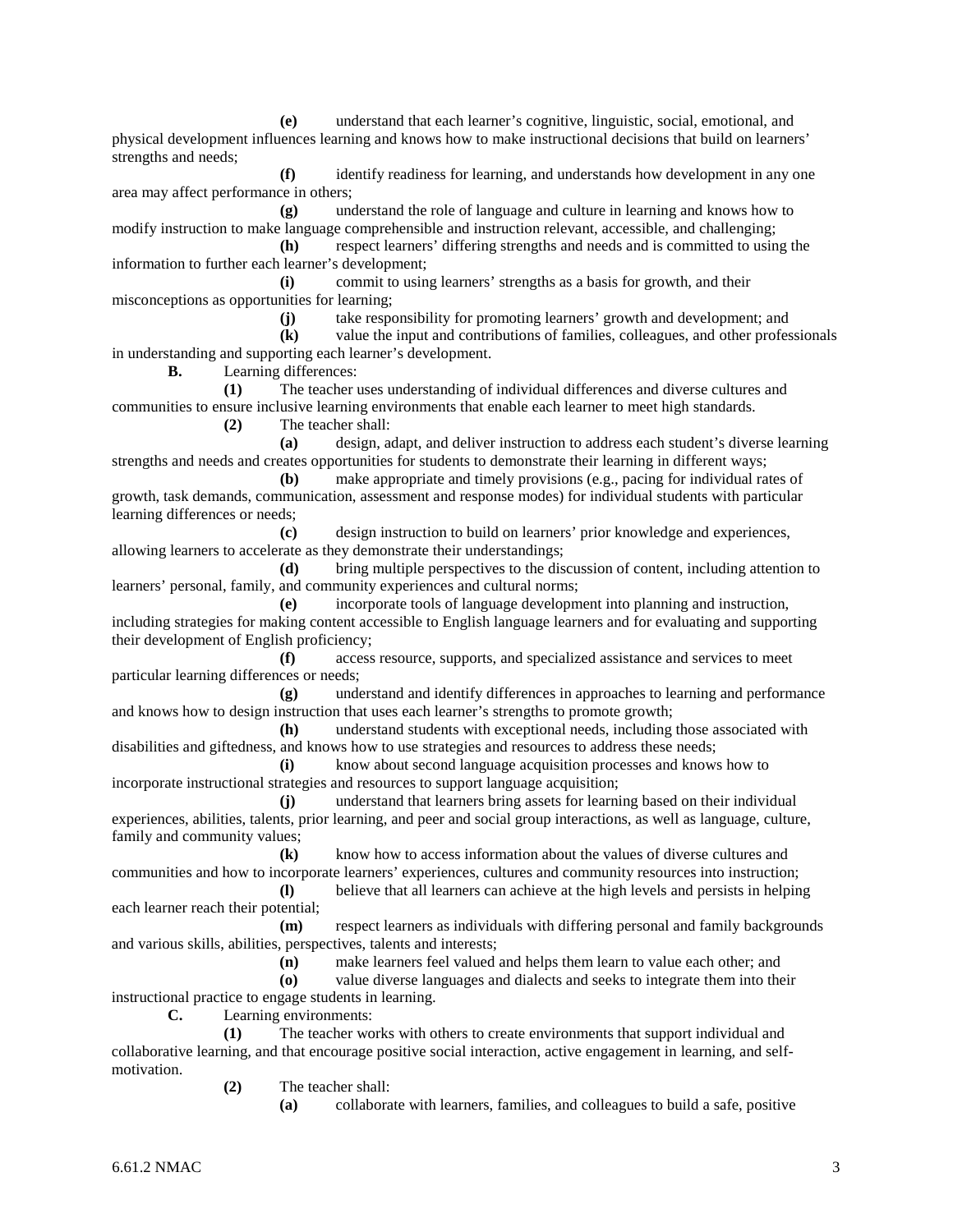learning climate of openness, mutual respect, support, and inquiry;

**(b)** develop learning experiences that engage learners in collaborative and selfdirected learning and that extend learner interaction with ideas and people locally and globally;

**(c)** collaborate with learners and colleagues to develop shared values and expectations for respectful interactions, rigorous academic discussions, and individual and group responsibility for quality work;

**(d)** manage the learning environment to actively and equitably engage learners by organizing allocating, and coordinating resources of time, space, and learners' attention;

**(e)** use a variety of methods to engage learners in evaluating the learning environment and collaborates with learners to make appropriate adjustments;

**(f)** communicate verbally and nonverbally in ways that demonstrate respect for and responsiveness to the cultural backgrounds and differing perspectives learners bring to the learning environment;

**(g)** promote responsible learner use of interactive technologies to extend the possibilities for learning locally and globally;

**(h)** intentionally build learner capacity to collaborate in face-to-face and virtual environments through applying effective interpersonal communication skills;

**(i)** understand the relationship between motivation and engagement and knows how to design learning experiences using strategies that build learner self-direction and ownership of learning;

**(j)** know how to help learners work productively and cooperatively with each other to achieve learning goals;

**(k)** know how to collaborate with learners to establish and monitor elements of a safe and productive learning environment including norms, expectations, routines, and organizational structure;

**(l)** understand how learner diversity can affect communication and knows how to communicate effectively in differing environments;

**(m)** know how to use the technologies and how to guide learners to apply them in appropriate, safe and effective ways;

**(n)** commit to working with learners, colleagues, families and communities to establish positive and supportive learning environments;

**(o)** value the role of learners in promoting each other's learning and recognizes the importance of peer relationships in establishing a climate of learning;

**(p)** commit to supporting learners as they participate in decision making, engage in exploration and invention, work collaboratively and independently, and engage in purposeful learning;

**(q)** seek to foster respectful communication among all members of the learning community; and

**(r)** be thoughtful and responsive listener and observer.

**D.** Content knowledge:

**(1)** The teacher understands the central concepts, tools of inquiry, and structures of the discipline(s) they teach and creates learning experiences that make these aspects of the discipline accessible and meaningful to learners to assure mastery of the content.

**(2)** The teacher shall:

**(a)** effectively use multiple representations and explanations that capture key ideas in the discipline, guide learners through learning progressions, and promote each learner's achievement of content standards;

**(b)** engage students in learning experiences in the discipline(s) that encourage learners to understand, question, and analyze ideas from diverse perspectives so that they master the content;

**(c)** engage learners in applying methods of inquiry and standards of evidence used in the discipline;

**(d)** stimulate learner reflection on prior content knowledge, links new concepts to familiar concepts, and makes connections to learners' new experiences;

**(e)** recognize learner misconceptions in a discipline that interfere with learning, and create experiences to build accurate conceptual understanding;

**(f)** evaluate and modifies instructional resources and curriculum materials for their comprehensiveness, accuracy for representing particular concepts in the discipline, and appropriateness for their learners;

**(g)** use supplementary resources and technologies effectively to ensure accessibility and relevance for all learners;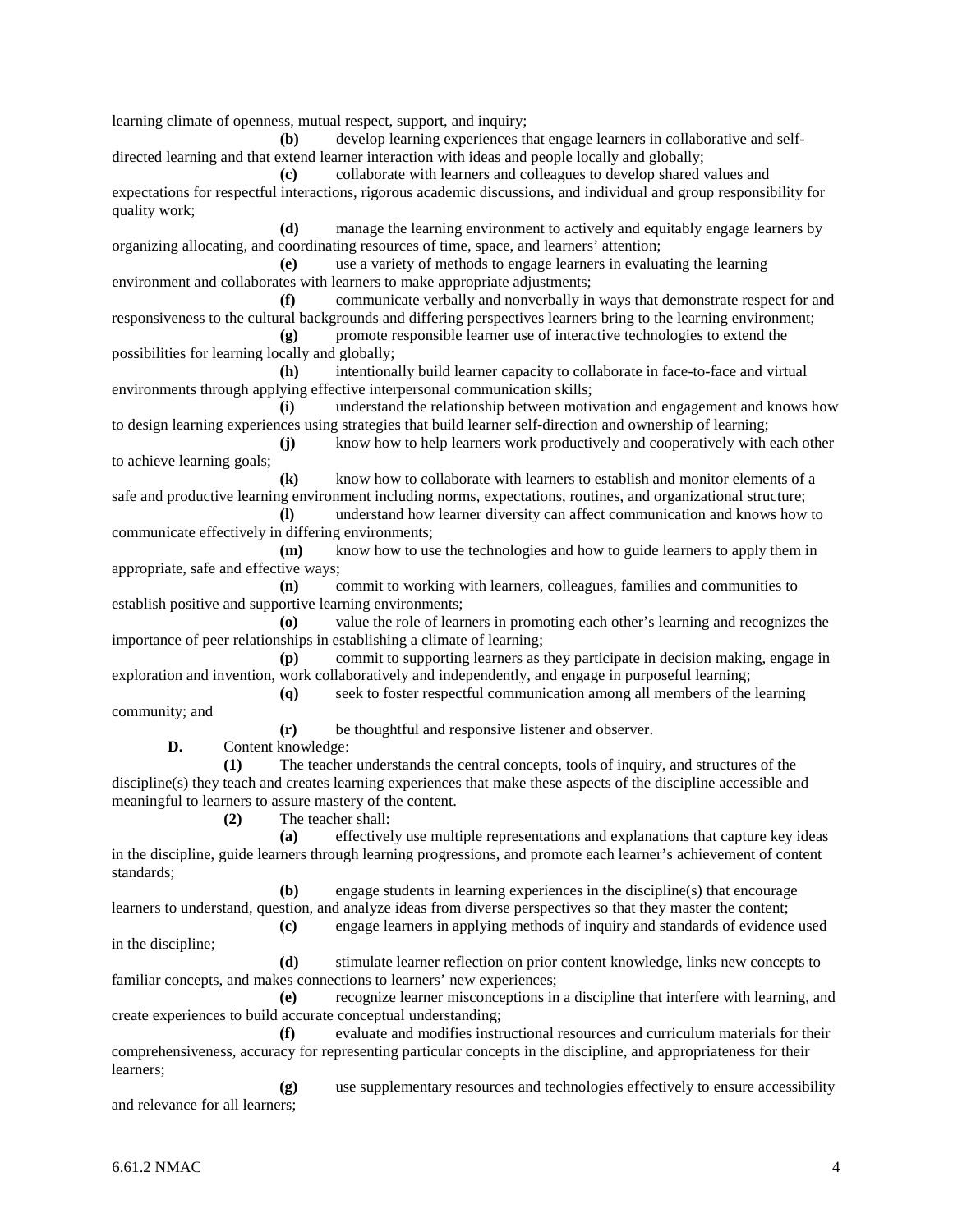language in their content; **(i)** access school and district based resources to evaluate the learner's content knowledge in their primary language; **(j)** understand major concepts, assumptions, debates, processes of inquiry, and ways of knowing that are central to the discipline(s) they teach; **(k)** understand common misconceptions in learning the discipline and how to guide learners to accurate conceptual understanding; **(l)** know and use academic language of the discipline and knows how to make it accessible to learners; **(m)** know how to integrate culturally relevant content to build on learners' background knowledge;

**(h)** create opportunities for students to learn, practice, and master academic

**(n)** have a deep knowledge of student content standards and learning progression in the discipline(s) they teach;

**(o)** realize that content knowledge is not a fixed body of facts but a complex, culturally situated, and ever evolving. The teacher keeps abreast of new ideas and understandings in the field. **(p)** appreciate multiple perspectives within the discipline and facilitates learners'

critical analysis of these perspectives;

**(q)** recognize the potential bias in their presentation of the discipline and seeks to appropriately address problems of bias; and

**(r)** commit to work toward each learner's mastery of disciplinary content and skills. **E.** Application of content:

**(1)** The teacher understands how to connect concepts and use differing perspectives to engage learners in critical thinking, creativity, and collaborative problem solving related to authentic local and global issues.

**(2)** The teacher shall:

**(a)** develop and implement projects that guide learners in analyzing the complexities of an issue or question using perspectives from varied disciplines and cross-disciplinary skills(e.g., a water quality study that draws upon biology or chemistry to look at factual information and social studies to examine policy implications);

**(b)** engage learners in applying content knowledge to real world problems through the lens of interdisciplinary themes (e.g., financial literacy, environmental literacy);

**(c)** facilitate learners' use of current tools and resources to maximize content learning in varied contexts;

**(d)** engage learners in questioning and challenging assumptions and approaches in order to foster innovation and problem solving in local and global contexts;

**(e)** develop learners' communication skills in disciplinary and interdisciplinary contexts by creating meaningful opportunities to employ a variety of forms of communication that address varied audiences and purposes;

**(f)** engage learners in generating and evaluating new ideas and novel approaches, seeking inventive solutions to problems, and developing original work;

**(g)** facilitate learners' ability to develop diverse social and cultural perspectives that expand their understanding of local and global issues and create novel approaches to solving problems;

**(h)** develop and implements supports for learner literacy development across content areas;

**(i)** understand the ways of knowing their discipline, how it relates to other disciplinary approaches to inquiry, and the strengths and limitations of each approach in addressing problems, issues and concerns;

**(j)** understand how current interdisciplinary themes (e.g., civic literacy, health literacy, global awareness) connect to the core subjects and knows how to weave those themes into meaningful learning experiences;

**(k)** understand the demands of acceding and managing information as well as how to evaluate issues of ethics and quality related to the information and its use;

**(l)** understand how to use digital and interactive technologies for efficiently and effectively achieving specific learning goals;

**(m)** understand critical thinking processes and knows how to help learners develop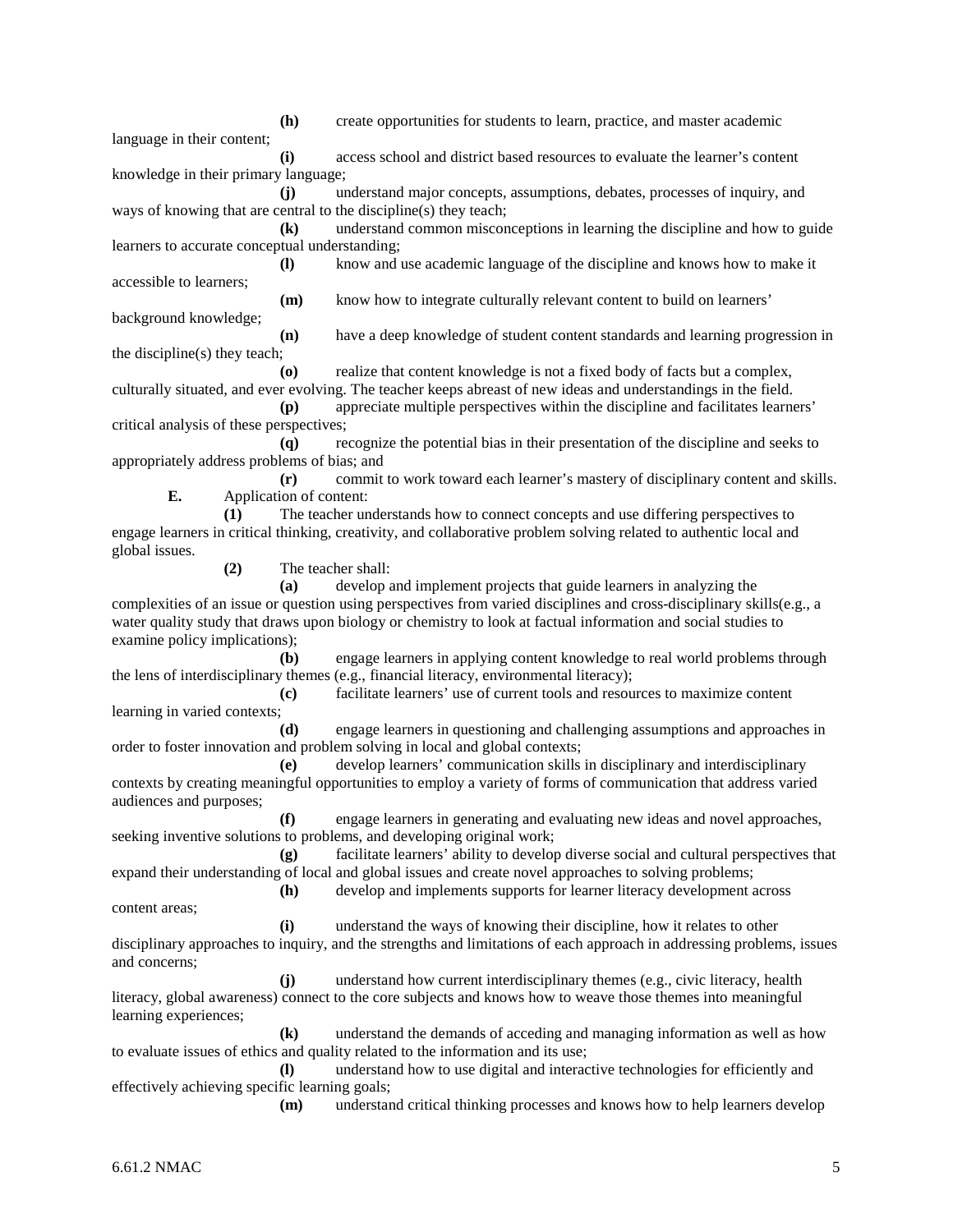information gathering and processing) across disciplines as well as vehicles for expressing learning; **(o)** understand creative thinking processes and how to engage learners in producing original work; **(p)** know where and how to access resources to build global awareness and understanding, and how to integrate them into the curriculum; **(q)** constantly explore how to use disciplinary knowledge as a lens to address local and global issues; **(r)** value knowledge outside their own content area and how such knowledge enhances student learning; and **(s)** value flexible learning environments that encourage learner exploration, discovery, and expression across content areas. **F.** Assessment: **(1)** The teacher understands and uses multiple measures of assessment to engage learners in their own growth, to monitor learner progress, and to guide the teacher's and learner's decision making. **(2)** The teacher shall: **(a)** balance the use of formative and summative assessment as appropriate to support, verify, and document learning; **(b)** design assessments that match learning objectives with assessment methods and minimize sources of bias that can distort assessment results; **(c)** work independently and collaboratively to examine test and other performance data to understand each learner's progress and to guide planning; **(d)** engage learners in understanding and identifying quality work and provides them with effective descriptive feedback to guide their progress toward that work; **(e)** engage learners in multiple ways of demonstrating knowledge and skill as part of the assessment process; **(f)** model and structure processes that guide learners in examining their own thinking and learning as well as the performance of others; **(g)** use multiple and appropriate types of assessment data to identify each student's learning needs and to develop differentiated learning experiences; **(h)** prepare all learners for the demands of particular assessment formats and makes appropriate accommodations in assessments or testing conditions, especially for learners with disabilities and language learning needs; **(i)** continually seek appropriate ways to employ technology to support assessment practice both to engage learners more fully and to assess and address learner needs; **(j)** understand the differences between formative and summative applications of assessment and knows how and when to use each; **(k)** understand the range of types and multiple purposes of assessment and how to design, adapt, or select appropriate assessments to address specific learning goals and individual differences, and to minimize sources of bias; **(l)** know how to analyze assessment data to understand patterns and gaps in learning, to guide planning and instruction, and to provide meaningful feedback to all learners; **(m)** know when and how to engage learners in analyzing their own assessment results and in helping set goals for their own learning; **(n)** understand the positive impact of effective descriptive feedback for learners and knows a variety of strategies for communicating this feedback; **(o)** know when and how to evaluate and report learner progress against standards; **(p)** understand how to prepare learners for assessments and how to make accommodations in assessments and testing conditions, especially for learners with disabilities and language learning needs; **(q)** commit to engaging learners actively in assessment processes and to developing each learner's capacity to review and communicate about their own progress and learning; **(r)** take responsibility for aligning instruction and assessment with learning goals; **(s)** commit to providing timely and effective descriptive feedback to learners on their progress;

**(n)** understand communication modes and skills as vehicles for learning (e.g.,

high level questioning skills to promote independent learning;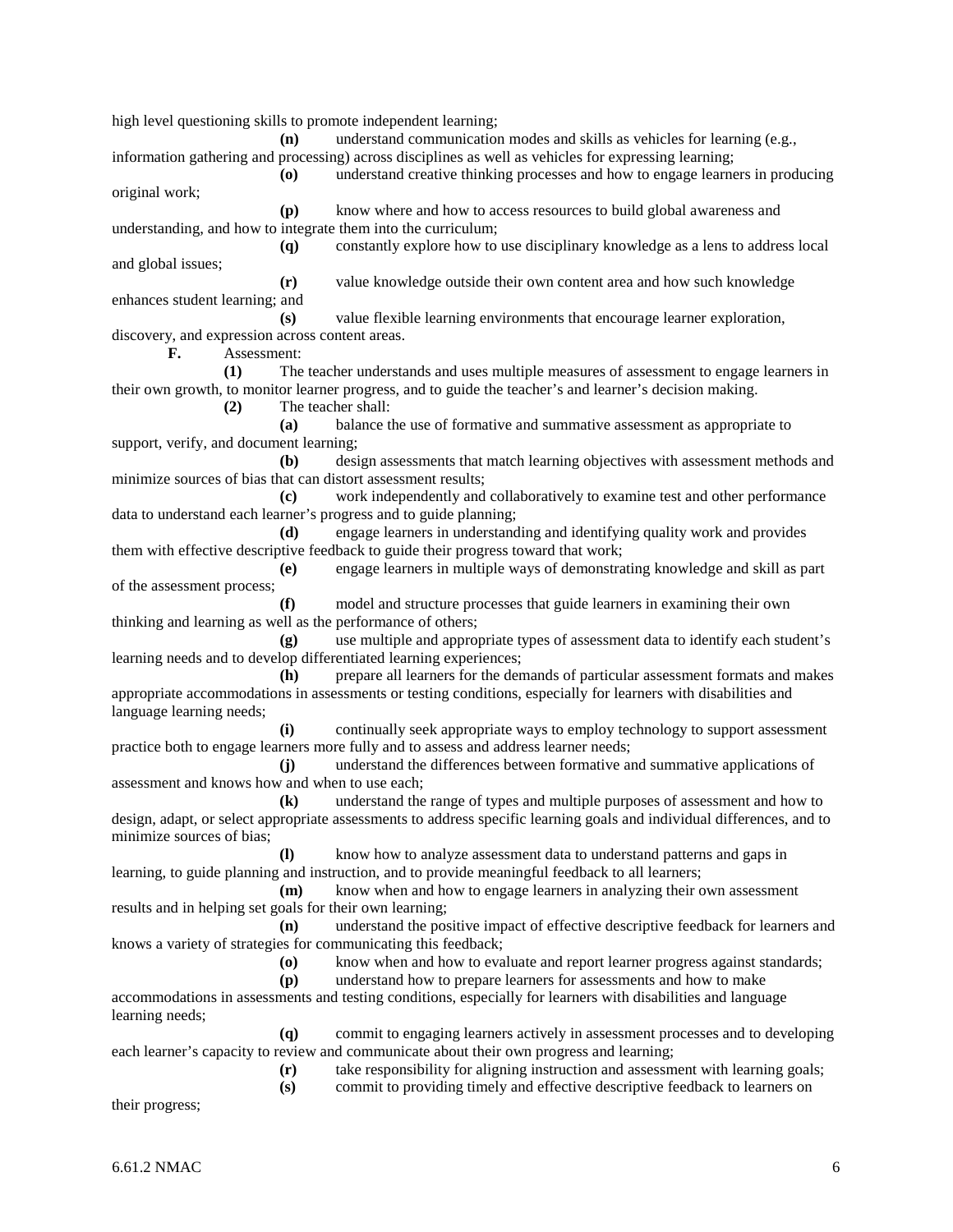**(t)** commit to using multiple types of assessment processes to support, verify, and

document learning;

**(u)** commit to making accommodations in assessments and testing conditions, especially for learners with disabilities and language learning needs; and

**(v)** commit to the ethical use of various assessments and assessment data to identify learner strengths and needs to promote learner growth.

**G.** Planning for instruction:

**(1)** The teacher plans the instruction that supports every student in meeting rigorous learning goals by drawing upon knowledge of content areas, curriculum, cross-disciplinary skills, and pedagogy, as well as knowledge of learners and the community context.

**(2)** The teacher shall:

**(a)** individually and collaboratively select and create learning experiences that are appropriate for curriculum goals and content standards, and are relevant to learners;

**(b)** plan how to achieve each student's learning goals, choosing appropriate strategies and accommodations, resources, and materials to differentiate instruction for individuals and groups of learners;

**(c)** develop appropriate sequencing of learning experiences and provides multiple ways to demonstrate knowledge and skill;

**(d)** plan for instruction based on formative and summative assessment data, prior learner knowledge, and learner interest;

**(e)** plan collaboratively with professionals who have specialized expertise (e.g., special educators, related service providers, language and learning specialists, librarians, media specialists) to design and jointly deliver as appropriate learning experiences that meet unique learning needs;

**(f)** evaluate plans in relation to short and long-range goals and systematically adjusts plans to meet each student's learning needs and enhance learning;

**(g)** understand content and content standards and how these are organized in the curriculum;

**(h)** understand how integrating cross-disciplinary skills in instruction engages learners purposefully in applying content knowledge;

**(i)** understand learning theory, human development, cultural diversity, and individual differences and how these impact ongoing planning;

**(j)** understand the strengths and needs of individual learners and how to plan instruction that is responsive to these strengths and needs;

**(k)** know a range of evidence-based instructional strategies, resources, and technological tools and how to use them effectively to plan instruction that meets diverse learning needs;

**(l)** know when and how to adjust plans based on assessment information and learner responses;

**(m)** know when and how to access resources and collaborate with others to support student learning (e.g., special educators, related service providers, language learner specialists, librarians, media specialists, community organizations);

**(n)** respect learners' diverse strengths and needs and is committed to using this information to plan effective instruction;

**(o)** value planning as a collegial activity that takes into consideration the input of learners, colleagues, families, and the larger community;

**(p)** take professional responsibility to use short and long-term planning as a means of assuring student learning; and

**(q)** believe that plans must always be open to adjustment and revision based on learner needs and changing circumstances.

**H.** Instructional strategies:

**(1)** The teacher understands and uses a variety of instructional strategies to encourage learners to develop deep understanding of content areas and their connections, and to build skills to apply knowledge in meaningful ways.

**(2)** The teacher shall:

**(a)** use appropriate strategies and resources to adapt instruction to the needs of individuals and groups of learners;

**(b)** continuously monitor student learning, engages learners in assessing their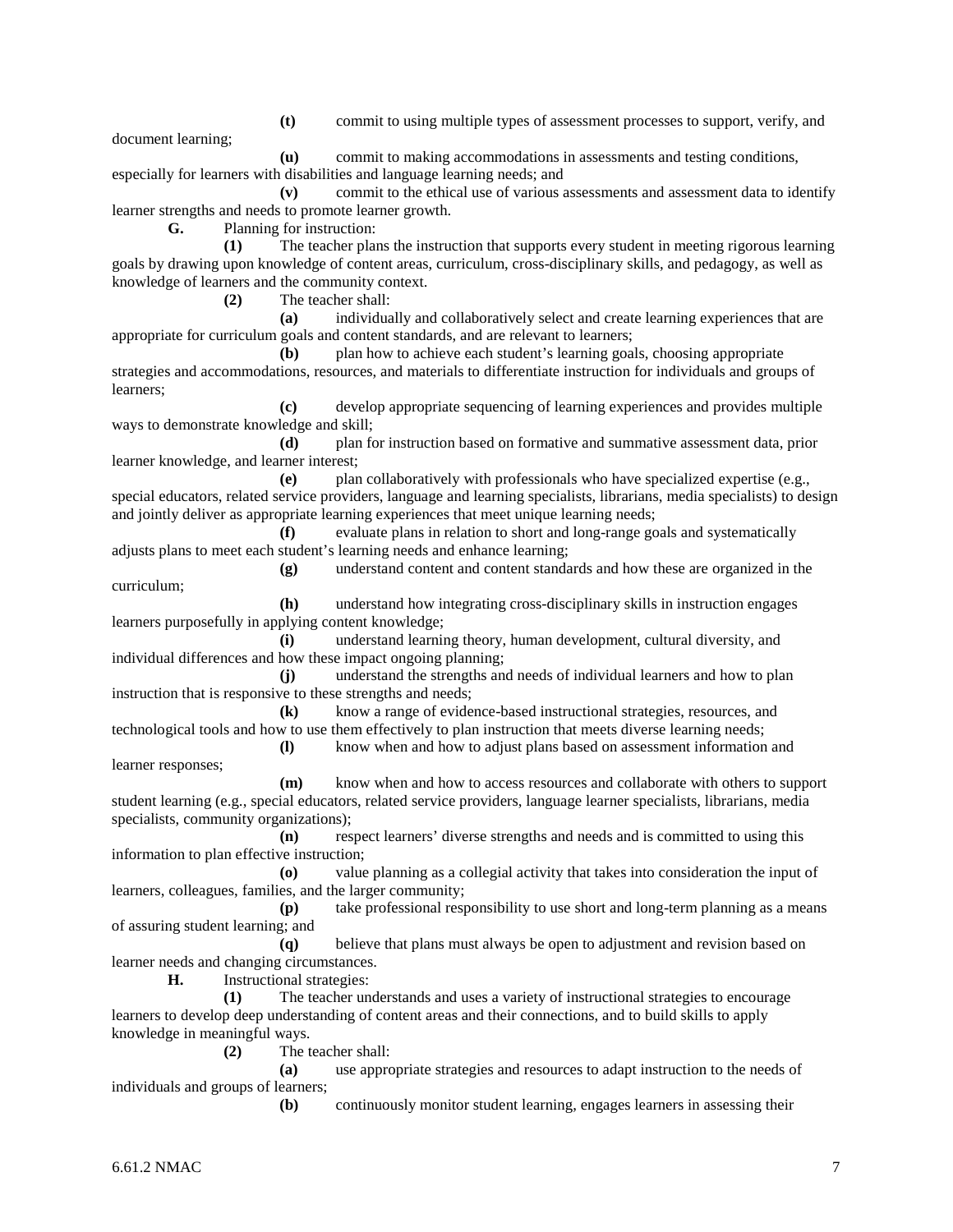progress, and adjusts instruction in response to student learning needs;

**(c)** collaborate with learners to design and implement relevant learning experiences, identify their strengths, and access family and community resources to develop their areas of interest; **(d)** vary their role in the instructional process (e.g., instructor, facilitator, coach, audience) in relation to the content and purposes of instruction and the needs of learners; **(e)** provide multiple models and representations of concepts and skills with opportunities for learners to demonstrate their knowledge through a variety of products and performance; **(f)** engage all learners in developing higher order questioning skills and metacognitive processes; **(g)** engage learners in using a range of learning skills and technology tools to access, interpret, evaluate, and apply information; **(h)** use a variety of instructional strategies to support and expand learners' communication through speaking, listening, reading, writing, and other modes; **(i)** ask questions to stimulate discussion that serves different purposes (e.g., probing for learner understanding, helping learners articulate their ideas and thinking processes, stimulating curiosity, and helping learners to question); **(j)** understand the cognitive process associated with various kinds of learning (e.g., critical and creative thinking, problem framing and problem solving, invention, memorization and recall) and how these processes can be stimulated; **(k)** know how to apply a range of developmentally, culturally, and linguistically appropriate instructional strategies to achieve learning goals; **(l)** know when and how to use appropriate strategies to differentiate instruction and engage all learners in complex thinking and meaningful tasks; **(m)** understand how multiple forms of communication (oral, written, nonverbal, digital, visual) convey ideas, foster self-expression, and build relationships; **(n)** know how to use a wide variety of resources, including human and technological, to engage students in learning; **(o)** understand how content and skill development can be supported by media and technology and knows how to evaluate these resources for quality, accuracy, and effectiveness; **(p)** commit to deepening awareness and understanding the strengths and needs of diverse learners when planning and adjusting instruction; **(q)** value the variety of ways people communicate and encourage learners to develop and use multiple forms of communication; **(r)** commit to exploring how the use of new and emerging technologies can support and promote student learning; and **(s)** value flexibility and reciprocity in the teaching process as necessary for adapting instruction to learner responses, ideas, and needs. **I.** Professional learning and ethical practice: **(1)** The teacher engages in ongoing professional learning and uses evidence to continually evaluate their practice, particularly the effects of their choices and actions on others (learners, families, other professionals, and the community), and adapts practice to meet the needs of each learner. **(2)** The teacher shall: **(a)** engage in ongoing learning opportunities to develop knowledge and skills in order to provide learners with engaging curriculum and learning experiences based on local and state standards; **(b)** engage in meaningful and appropriate professional learning experiences aligned with their own needs and the needs of the learners, school, and system; **(c)** independently and in collaboration with colleagues use a variety of data (e.g., systematic observation, information about learners, research) to evaluate the outcomes of teaching and learning and to adapt planning and practice; **(d)** actively seek professional community, and technological resources, within and outside the school, as supports for analysis, reflection and problem solving; **(e)** reflect on their personal biases and accesses resources to deepen their own understanding of cultural, ethnic, gender, and learning differences to build stronger relationships and create more relevant learning experiences;

**(f)** advocate, model, and teach safe, legal, and ethical use of information and technology including proper documentation of sources and respect for others in the use of social media;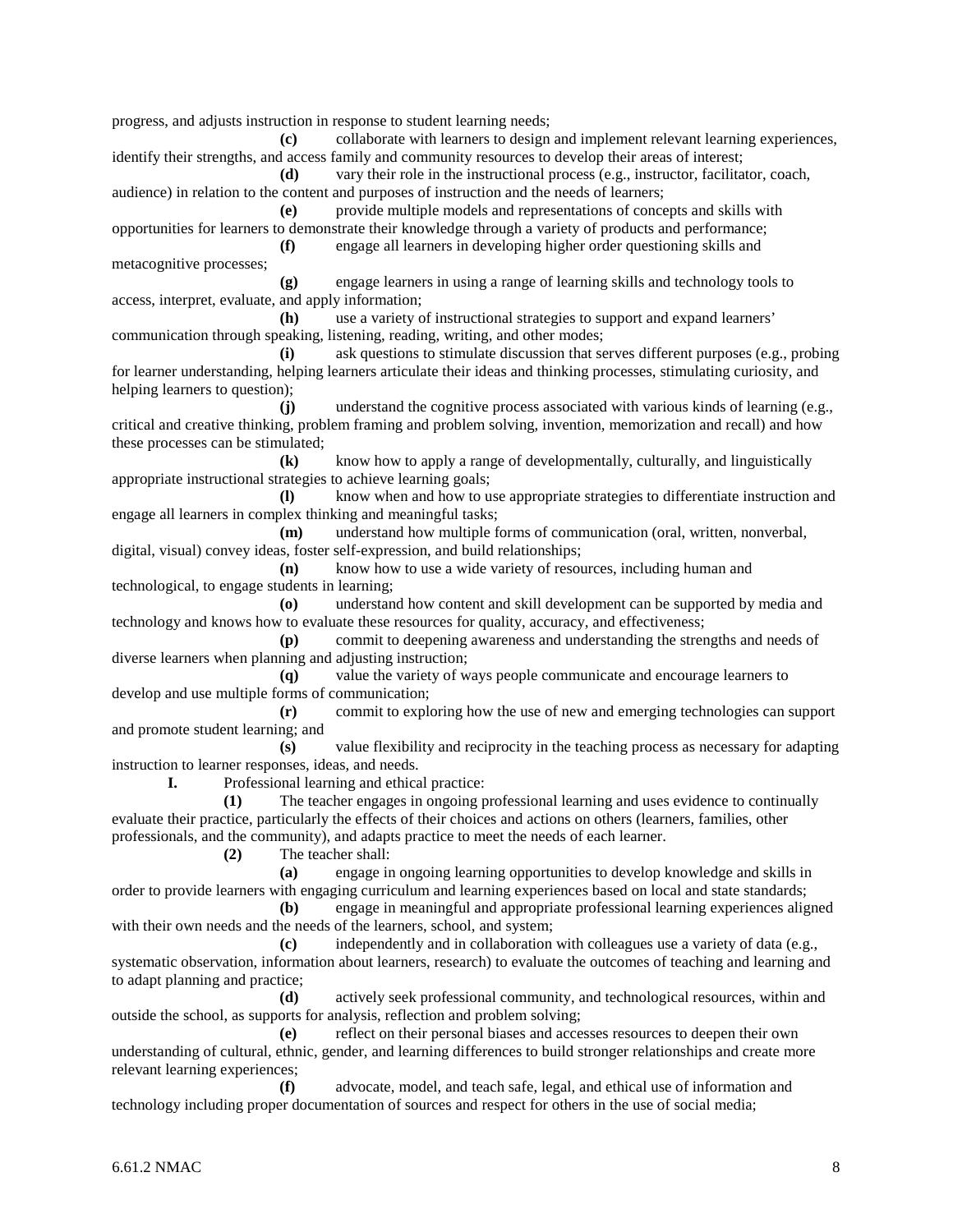**(g)** understand and know how to use a variety of self-assessment and problemsolving strategies to analyze and reflect on their practice and to plan for adaptations and adjustments;

accordingly;

**(h)** know how to use learner data to analyze practice and differentiate instruction

**(i)** understand how personal identity, worldview, and prior experience affect perceptions and expectations, and recognize how they may bias behaviors and interactions with others;

**(j)** understand laws related to learners' rights and teacher responsibility (e.g., for educational equity, appropriate education for learners with disabilities, confidentiality, privacy, appropriate treatment of learners, reporting in situations related to possible child abuse);

**(k)** The teacher knows how to build and implement a plan for professional growth directly aligned with their needs as a growing professional using feedback from teacher evaluations and observations, data on learner performance, and school and system-wide priorities;

**(l)** take responsibility for student learning and uses on going analysis and reflection to improve planning and practice;

**(m)** commit to deepening understanding of their own frames of references (e.g., culture, gender, language, abilities, ways of knowing), the potential biases in these frames, and their impact on expectations for and relationships with learners and their families;

**(n)** see themselves as a learner, continuously seeking opportunities to draw upon current education policy and research as sources of analysis and reflection to improve practice; and

**(o)** understand expectations of the profession including codes of ethics, professional standards of practice, and relevant law and policy.

**J.** Leadership and collaboration:

**(1)** The teacher seeks appropriate leadership roles ad opportunities to tame responsibility for student learning, to collaborate with learners, families, colleagues, other school professionals, and community members to ensure learner growth, and to advance the profession.

**(2)** The teacher shall:

**(a)** take an active role on the instructional team, giving and receiving feedback on practice, examining learn work, analyzing data from multiple sources, and sharing responsibility for decision making and accountability for each students learning;

**(b)** work with other school professionals to plan and jointly facilitate learning on how to meet diverse needs of learners;

**(c)** engage collaboratively in the school-wide effort to build a shared vision and supportive culture, identify common goals, and monitor and evaluate progress toward those goals;

**(d)** work collaboratively with learners and their families to establish mutual expectations and ongoing communication to support learner development and achievement;

**(e)** working with school colleagues build ongoing connections with community resources to enhance student learning and wellbeing;

**(f)** engage in professional learning, contributes to the knowledge and skill of others, and works collaboratively to advance professional practice;

**(g)** use technological tools and a variety of communication strategies to build local and global learning communities that engage learners, families, and colleagues;

**(h)** use and generate meaningful research on education issues an policy;

**(i)** seek appropriate opportunities to model effective practice for colleagues, to lead professional learning activities, and to serve in other leadership roles;

**(j)** advocate to meet the needs of learners, to strengthen the learning environment, and to enact system change;

**(k)** take on leadership roles at the school, district, state, and national level and advocates for the school, the community, and the profession;

**(l)** understand schools as organizations within a historical, cultural, political, and social context and knows how to work with others across the system to support learners;

**(m)** understand that alignment of family, school, and community spheres of influence enhances student learning and that discontinuity in these spheres of influence interferes with learning;

**(n)** know how to work with other adults and develop skills in collaborative interaction appropriate for both face-to-face and virtual contexts;

**(o)** know how to contribute a common culture that supports high expectations for student learning;